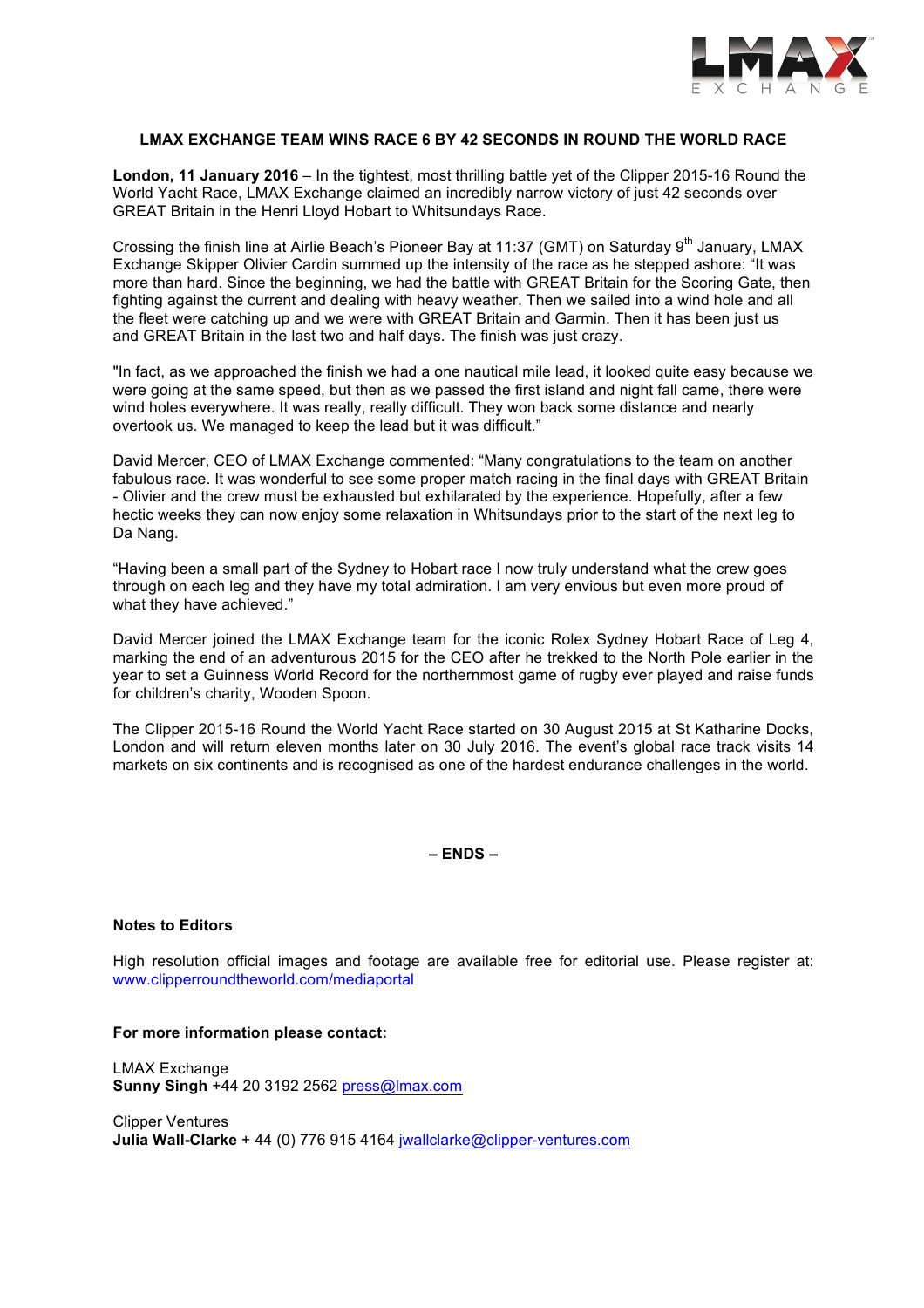

# **About LMAX Exchange:**

Recognised as one of the UK's fastest growing technology firms for three consecutive years (2015, 2014 and 2013 Sunday Times, Tech Track 100), LMAX Exchange is the leading MTF for FX, authorised and regulated by the FCA. Servicing retail brokers, funds, corporates, asset managers and banks, LMAX Exchange delivers a unique vision for global FX trading - a transparent, neutral, level playing field for all market participants, regardless of status, size or activity levels.

The LMAX Exchange open order book is driven by streaming, no 'Last Look' limit orders supplied by General Member liquidity providers. LMAX Exchange offers a range of key products, including spot FX, precious metals, commodities and equity indices, with complete pre and post-trade transparency and order execution where no 'last look' is standard. Orders are executed in strict price/time priority at an average speed of 4ms.

LMAX Exchange – the emerging benchmark for global FX.

#### **Awards:**

#### **Business growth awards:**

2015 Winner – Deloitte UK Technology Fast 50 2015 Winner – Deloitte EMEA 500 2015 #6 Fastest Growing Tech Company in the UK – Sunday Times Tech Track 100 2015 Recognised as a Tech City Future Fifty company 2014 #1 Fastest Growing Tech Company in the UK – Sunday Times Tech Track 100 2013 #15 Fastest Growing Tech Company in the UK – Sunday Times Tech Track 100

# **FX industry awards:**

2015 Best Margin Sector Platform – Profit & Loss Readers' Choice Awards 2015 Best FX Trading Venue – ECN/MTF – WSL Institutional Trading Awards 2014 Best Margin Sector Platform – Profit & Loss Readers' Choice Awards 2014 Best FX Trading Venue – ECN/MTF – WSL Institutional Trading Awards 2014 Best Infrastructure/Technology Initiative – WSL Institutional Trading Awards 2013 Best Margin Sector Platform – Profit & Loss Readers' Choice Awards 2013 Best FX Trading Venue - ECN/MTF – WSL Institutional Trading Awards 2013 Best Execution Venue – Forex Magnates Awards

#### **Financial technology awards:**

2013 Best Overall Testing Project – The European Software Testing Awards 2011 Best Trading System – Financial Sector Technology Awards 2011 Innovative Programming Framework – Oracle Duke's Choice Awards

LMAX Limited operates a multilateral trading facility (MTF). Authorised and regulated by the Financial Conduct Authority, FCA Registered no. 509778.

# **www.lmax.com**

# **About Clipper Round the World Yacht Race:**

The Clipper Round the World Yacht Race is the world's longest ocean adventure and is also regarded as one of the toughest endurance challenges on the planet. At 40,000 nautical miles long and taking almost a year to complete, it consists of twelve teams competing against each other on the world's largest matched fleet of 70-foot ocean racing yachts.

The Clipper Race was established in 1996 by Sir Robin Knox-Johnston, the first person to sail solo non-stop around the world in 1968-69. His aim was to allow anyone, regardless of previous sailing experience, the chance to embrace the thrill of ocean racing; it is the only event of its kind for amateur sailors. Around 40 per cent of crew are novices and have never sailed before starting a comprehensive training programme ahead of their adventure.

This unique challenge brings together everyone from chief executives to taxi drivers, nurses and firefighters, farmers, airline pilots and students, from age 18 upwards, to take on Mother